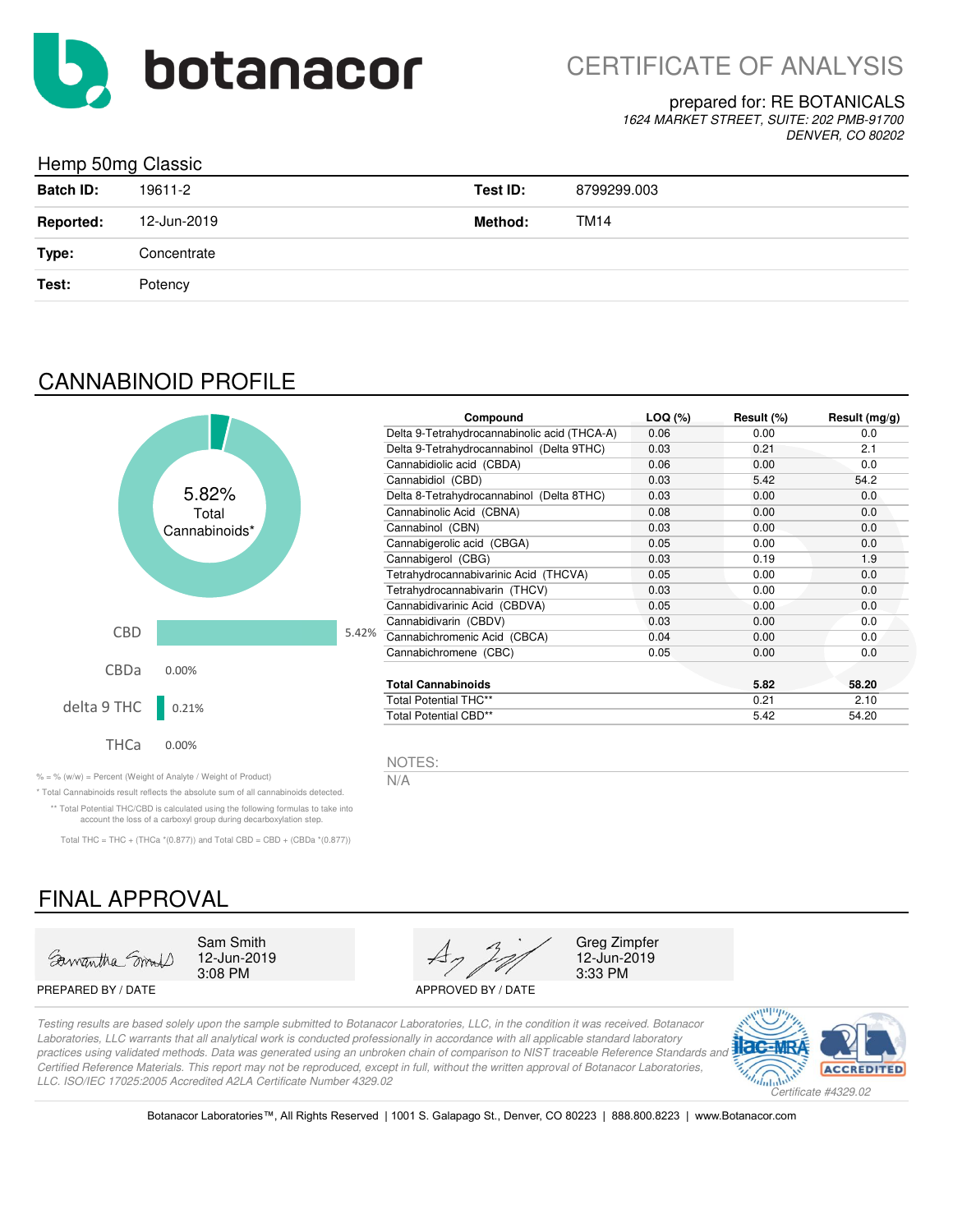

CERTIFICATE OF ANALYSIS

#### prepared for: RE BOTANICALS

*1624 MARKET STREET, SUITE: 202 PMB-91700 DENVER, CO 80202*

### Hemp 50mg Classic

| <b>Batch ID:</b> | 19611-2                       | Test ID: | 5150602.021                            |
|------------------|-------------------------------|----------|----------------------------------------|
| <b>Reported:</b> | 17-Jun-2019                   | Method:  | Concentrate - Test Methods: TM05, TM06 |
| Type:            | Concentrate                   |          |                                        |
| Test:            | <b>Microbial Contaminants</b> |          |                                        |
|                  |                               |          |                                        |

## MICROBIAL CONTAMINANTS

| Contaminant                    | Result (CFU/g)* |
|--------------------------------|-----------------|
| <b>Total Aerobic Count**</b>   | None Detected   |
| <b>Total Coliforms**</b>       | None Detected   |
| <b>Total Yeast and Molds**</b> | None Detected   |
| E. coli                        | None Detected   |
| <b>Salmonella</b>              | None Detected   |

*\* CFU/g = Colony Forming Unit per Gram*

*\*\* Values recorded in scientific notation, a common microbial practice of expressing numbers that are too large to be conveniently written in decimal form.*

*Examples: 10^2 = 100 CFU 10^3 = 1,000 CFU 10^4 = 10,000 CFU 10^5 = 100,000 CFU*

#### NOTES:

TYM: None Detected Total Aerobic: None Detected Coliforms: None Detected Free from visual mold, mildew, and foreign matter

## FINAL APPROVAL

altrona

10:26 PM

Vicente Contreras Mike Branvold<br>16-Jun-2019  $\sqrt{2}$  17-Jun-2019

17-Jun-2019<br>6:45 AM

PREPARED BY / DATE APPROVED BY / DATE

*Testing results are based solely upon the sample submitted to Botanacor Services, LLC, in the condition it was received. Botanacor Services, LLC warrants that all analytical work is conducted professionally in accordance with all applicable standard laboratory practices using validated methods. Data was generated using an unbroken chain of comparison to NIST traceable Reference Standards and Certified Reference Materials. This report may not be reproduced, except in full, without the written approval of Botanacor Services, LLC.*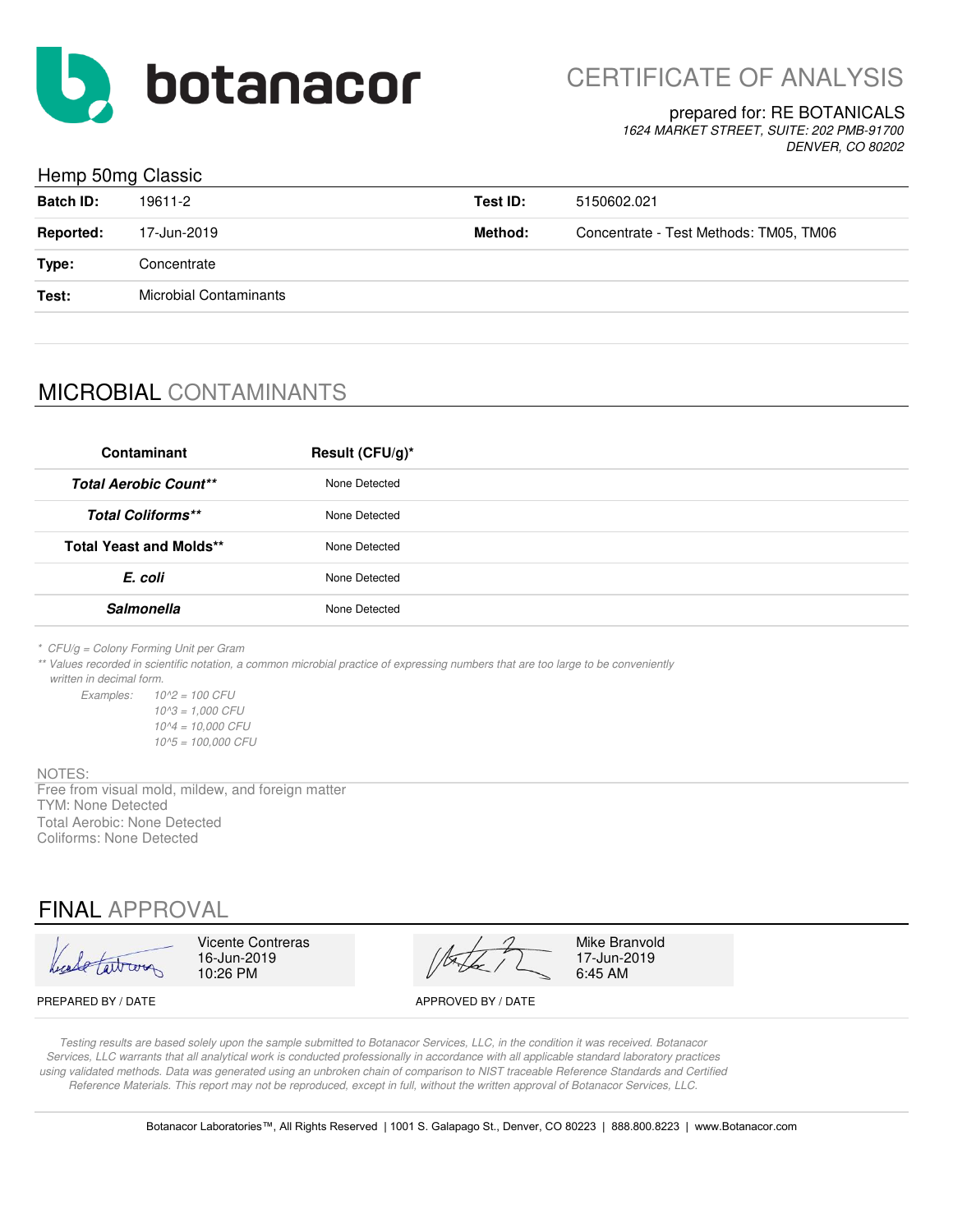

## prepared for: RE BOTANICALS

*1624 MARKET STREET, SUITE: 202 PMB-91700 DENVER, CO 80202*

## Hemp 50mg Classic

|                  | ັ                        |          |             |
|------------------|--------------------------|----------|-------------|
| <b>Batch ID:</b> | 19611-2                  | Test ID: | 8884855.009 |
| <b>Reported:</b> | 14-Jun-2019              | Method:  | TM04        |
| Type:            | Concentrate              |          |             |
| Test:            | <b>Residual Solvents</b> |          |             |
|                  |                          |          |             |

## RESIDUAL SOLVENTS

| Solvent                                 | <b>Reportable Range (ppm)</b> | Result (ppm) |
|-----------------------------------------|-------------------------------|--------------|
| Propane                                 | $100 - 2000$                  | $\pmb{0}$    |
| <b>Butanes</b><br>(Isobutane, n-Butane) | $100 - 2000$                  | $\pmb{0}$    |
| Pentane                                 | $100 - 2000$                  | $\pmb{0}$    |
| Ethanol                                 | $100 - 2000$                  | $\pmb{0}$    |
| Acetone                                 | $100 - 2000$                  | $\pmb{0}$    |
| <b>Isopropyl Alcohol</b>                | $100 - 2000$                  | $\pmb{0}$    |
| Hexane                                  | $6 - 120$                     | $\mathbf 0$  |
| <b>Benzene</b>                          | $0.2 - 4$                     | 0.0          |
| <b>Heptanes</b>                         | $100 - 2000$                  | $\mathbf 0$  |
| <b>Toluene</b>                          | 18 - 360                      | $\mathbf 0$  |
| <b>Xylenes</b><br>$(m, p, o$ -Xylenes)  | 43 - 860                      | $\pmb{0}$    |

#### NOTES:

Free from visual mold, mildew, and foreign matter.

FINAL APPROVAL

Samantha Small

Sam Smith 14-Jun-2019 2:39 PM

14-Jun-2019 2:43 PM David Green

#### PREPARED BY / DATE APPROVED BY / DATE

*Testing results are based solely upon the sample submitted to Botanacor Laboratories, LLC, in the condition it was received. Botanacor Laboratories, LLC warrants that all analytical work is conducted professionally in accordance with all applicable standard laboratory practices using validated methods. Data was generated using an unbroken chain of comparison to NIST traceable Reference Standards and Certified Reference Materials. This report may not be reproduced, except in full, without the written approval of Botanacor Laboratories, LLC. ISO/IEC 17025:2005 Accredited A2LA Certificate Number 4329.02*



Botanacor Laboratories™, All Rights Reserved | 1001 S. Galapago St., Denver, CO 80223 | 888.800.8223 | www.Botanacor.com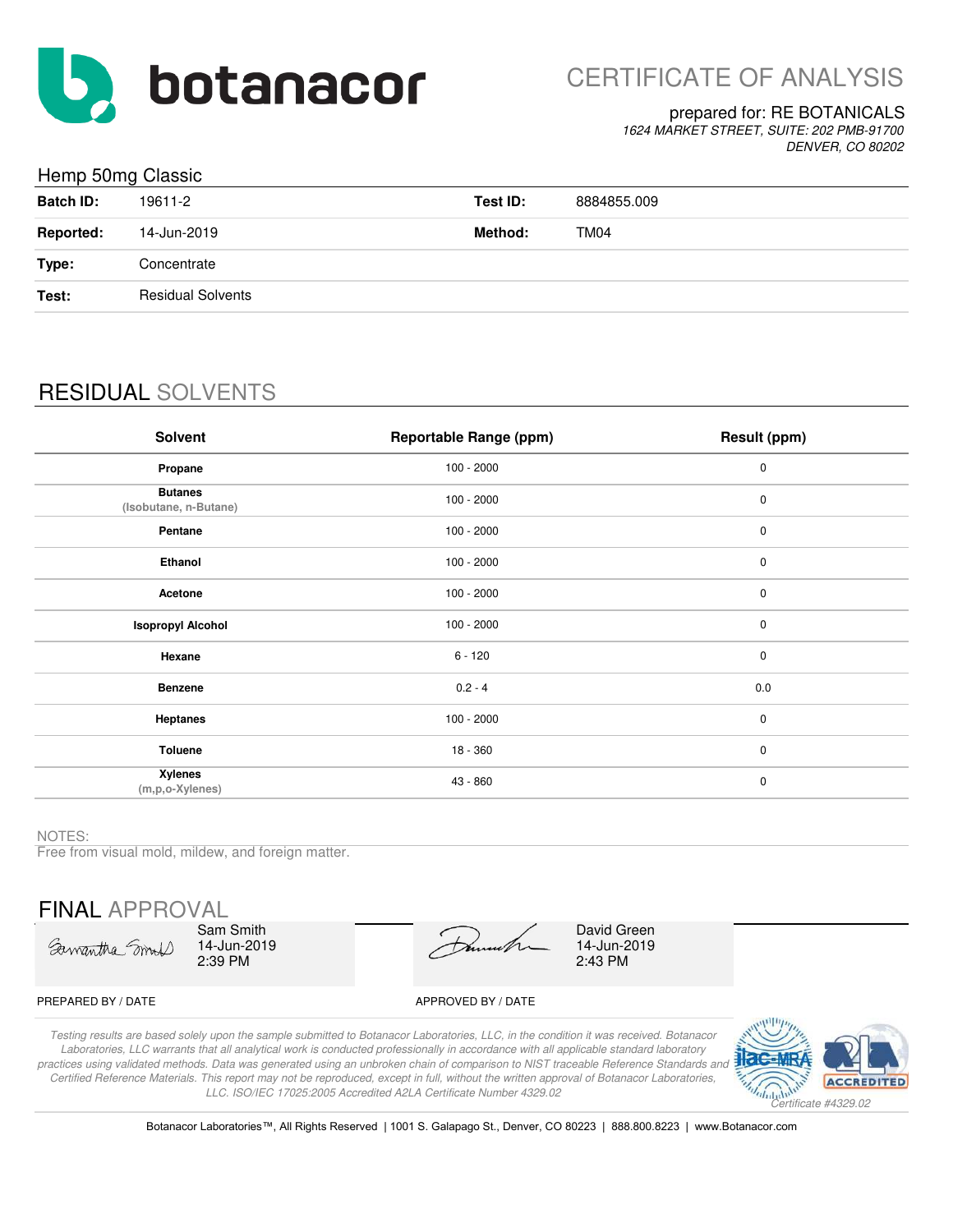

## prepared for: RE BOTANICALS

*1624 MARKET STREET, SUITE: 202 PMB-91700 DENVER, CO 80202*

| Hemp 50 Classic  |             |          |             |  |
|------------------|-------------|----------|-------------|--|
| <b>Batch ID:</b> | 19611-2     | Test ID: | 9353971.003 |  |
| <b>Reported:</b> | 17-Jun-2019 | Method:  | TM10        |  |
| Type:            | Concentrate |          |             |  |
| Test:            | Terpenes    |          |             |  |
|                  |             |          |             |  |

## TERPENE PROFILE

|                             |                 | Compound                | $%$ (w/w) | mg/g         |
|-----------------------------|-----------------|-------------------------|-----------|--------------|
|                             |                 | (-)-alpha-Bisabolol     | 0.000     | 0            |
|                             |                 | Camphene                | 0.000     | 0            |
|                             |                 | delta-3-Carene          | 0.000     | 0            |
|                             | $0.004\%$       | beta-Caryophyllene      | 0.000     | 0            |
|                             | Total           | (-)-Caryophyllene Oxide | 0.004     | 0.04         |
|                             | <b>Terpenes</b> | p-Cymene                | 0.000     | $\mathbf 0$  |
|                             |                 | Eucalyptol              | 0.000     | 0            |
|                             |                 | Geraniol                | 0.000     | 0            |
|                             |                 | alpha-Humulene          | 0.000     | 0            |
|                             |                 | (-)-Isopulegol          | 0.000     | 0            |
|                             |                 | d-Limonene              | 0.000     | 0            |
| <b>PREDOMINANT TERPENES</b> |                 | Linalool                | 0.000     | 0            |
| alpha-Pinene                | 0.000%          | beta-Myrcene            | 0.000     | 0            |
|                             |                 | cis-Nerolidol           | 0.000     | 0            |
| (-)-beta-Pinene             | 0.000%          | trans-Nerolidol         | 0.000     | 0            |
|                             |                 | Ocimene                 | 0.000     | $\mathbf{0}$ |
| beta-Myrcene                | 0.000%          | beta-Ocimene            | 0.000     | 0            |
| delta-3-Carene              | 0.000%          | alpha-Pinene            | 0.000     | 0            |
|                             |                 | (-)-beta-Pinene         | 0.000     | $\mathbf{0}$ |
| alpha-Terpinene             | 0.000%          | alpha-Terpinene         | 0.000     | $\mathbf 0$  |
| d-Limonene                  | 0.000%          | gamma-Terpinene         | 0.000     | 0            |
|                             |                 | Terpinolene             | 0.000     | 0            |
| Linalool                    | 0.000%          |                         | 0.004%    | 0.04         |
| beta-Caryophyllene          | 0.000%          |                         |           |              |
| alpha-Humulene              | 0.000%          | NOTES:                  |           |              |
| (-)-alpha-Bisabolol         | 0.000%          |                         |           |              |
|                             |                 |                         |           |              |

## FINAL APPROVAL

 $\overline{\mathcal{A}}$ 

Greg Zimpfer 17-Jun-2019 3:44 PM

David Green 17-Jun-2019 4:15 PM

PREPARED BY / DATE APPROVED BY / DATE

*Testing results are based solely upon the sample submitted to Botanacor Laboratories, LLC. Botanacor Laboratories, LLC warrants that all analytical work is conducted professionally in accordance with all applicable standard laboratory practices using validated methods. Data was generated using an unbroken chain of comparison to NIST*  traceable Reference Standards and Certified Reference Materials. This report may not be reproduced, except in full, without the written approval of Botanacor Laboratories, *LLC. ISO/IEC 17025:2005 Accredited A2LA Certificate Number 4329.02*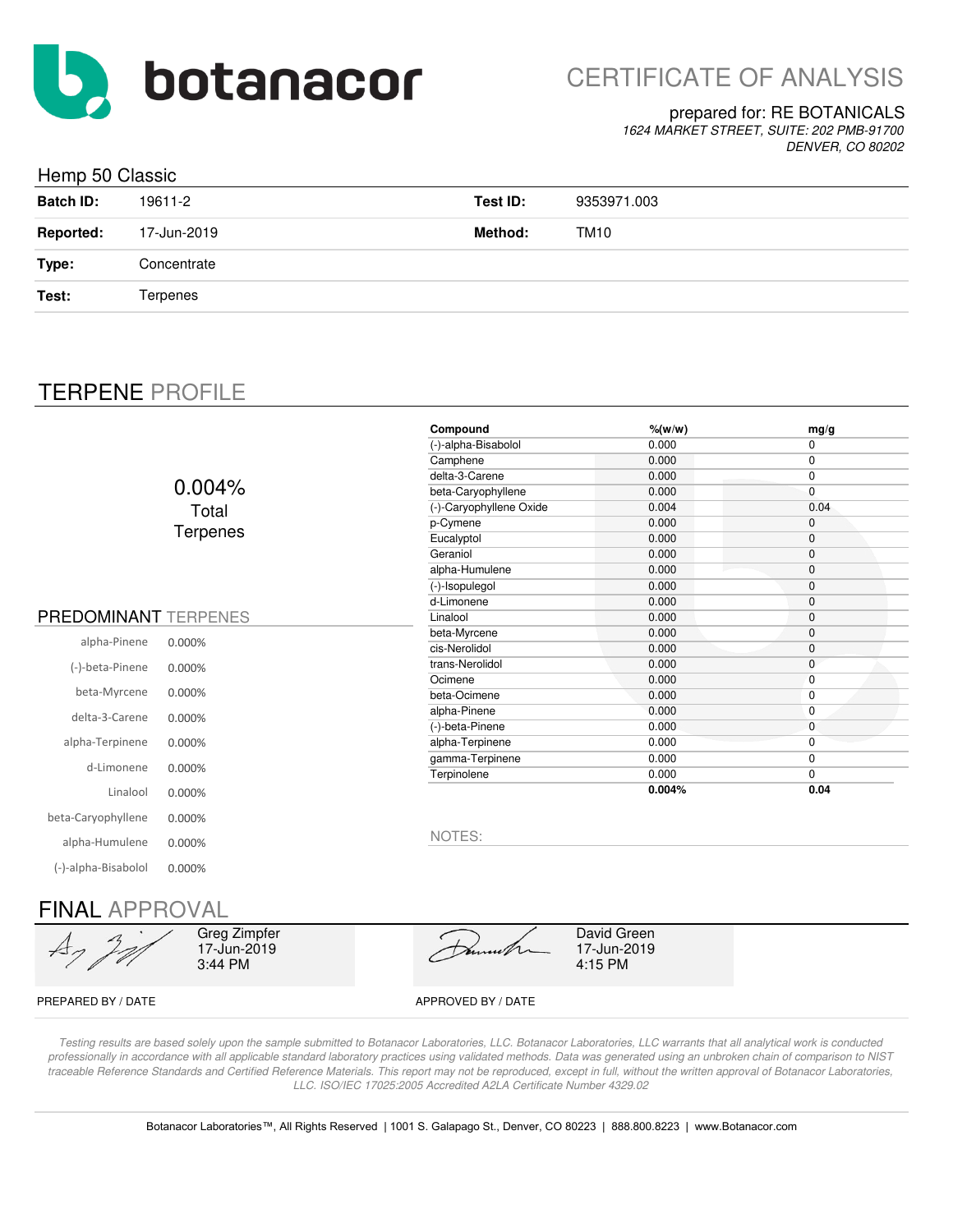

# RE BOTANICALS, INC.

| <b>Sample Name:</b>              | <b>HEMP 50 CLASSIC TINCTURE</b>                          | <b>Eurofins Sample:</b>  | 8670504                       |
|----------------------------------|----------------------------------------------------------|--------------------------|-------------------------------|
| <b>Project ID</b>                | RE_BOTANIC-20190725-0008                                 | <b>Receipt Date</b>      | 24-Jul-2019                   |
| <b>PO Number</b>                 | <b>CVD</b>                                               | <b>Receipt Condition</b> | Ambient temperature           |
| <b>Lot Number</b>                | 19611-2                                                  | <b>Login Date</b>        | 25-Jul-2019                   |
| <b>Sample Serving Size</b>       |                                                          | <b>Date Started</b>      | 25-Jul-2019                   |
| <b>Analysis</b>                  |                                                          |                          | <b>Result</b>                 |
| <b>Metals Analysis by ICP-MS</b> |                                                          |                          |                               |
| Arsenic                          |                                                          |                          | <0.0752 ppm                   |
| Cadmium                          |                                                          |                          | <0.0188 ppm                   |
| Lead                             |                                                          |                          | <0.0188 ppm                   |
| Mercury                          |                                                          |                          | <0.00940 ppm                  |
|                                  | Multi-Residue Analysis for hemp products - 60+ compounds |                          |                               |
|                                  | Matrix Type - To Determine Limit of Quantification (LOQ) |                          | <b>High-Fat Food Matrices</b> |
| Abamectin                        |                                                          |                          | <0.05 mg/kg                   |
| Aldicarb                         |                                                          |                          | <0.05 mg/kg                   |
| Aldicarb sulfone (Aldoxycarb)    |                                                          |                          | <0.05 mg/kg                   |
| Aldicarb sulfoxide               |                                                          |                          | <0.05 mg/kg                   |
| Azoxystrobin                     |                                                          |                          | <0.05 mg/kg                   |
| <b>Bifenazate</b>                |                                                          |                          | <0.05 mg/kg                   |
| <b>Bifenthrin</b>                |                                                          |                          | <0.05 mg/kg                   |
| Carbaryl                         |                                                          |                          | <0.05 mg/kg                   |
| Carbofuran                       |                                                          |                          | <0.05 mg/kg                   |
| Carbofuran-3-hydroxy-            |                                                          |                          | <0.05 mg/kg                   |
| Chlorantraniliprole              |                                                          |                          | <0.05 mg/kg                   |
| Chlordane, cis-                  |                                                          |                          | <0.05 mg/kg                   |
| Chlordane, trans-                |                                                          |                          | <0.05 mg/kg                   |
| Chlorfenapyr                     |                                                          |                          | <0.05 mg/kg                   |
| Chlorpyrifos                     |                                                          |                          | <0.05 mg/kg                   |
| Coumaphos                        |                                                          |                          | <0.05 mg/kg                   |
| Cyfluthrin                       |                                                          |                          | <0.05 mg/kg                   |
| Cypermethrin                     |                                                          |                          | <0.05 mg/kg                   |
|                                  | Cyproconazole (2 diastereoisomers)                       |                          | <0.05 mg/kg                   |
| Cyprodinil                       |                                                          |                          | <0.05 mg/kg                   |
| Dichlorvos                       |                                                          |                          | <0.05 mg/kg                   |
| Diclobutrazol                    |                                                          |                          | <0.05 mg/kg                   |
| Dipropetryn                      |                                                          |                          | <0.05 mg/kg                   |
| Disulfoton                       |                                                          |                          | <0.05 mg/kg                   |

Printed: 02-Aug-2019 4:21 pm Page 1 of 4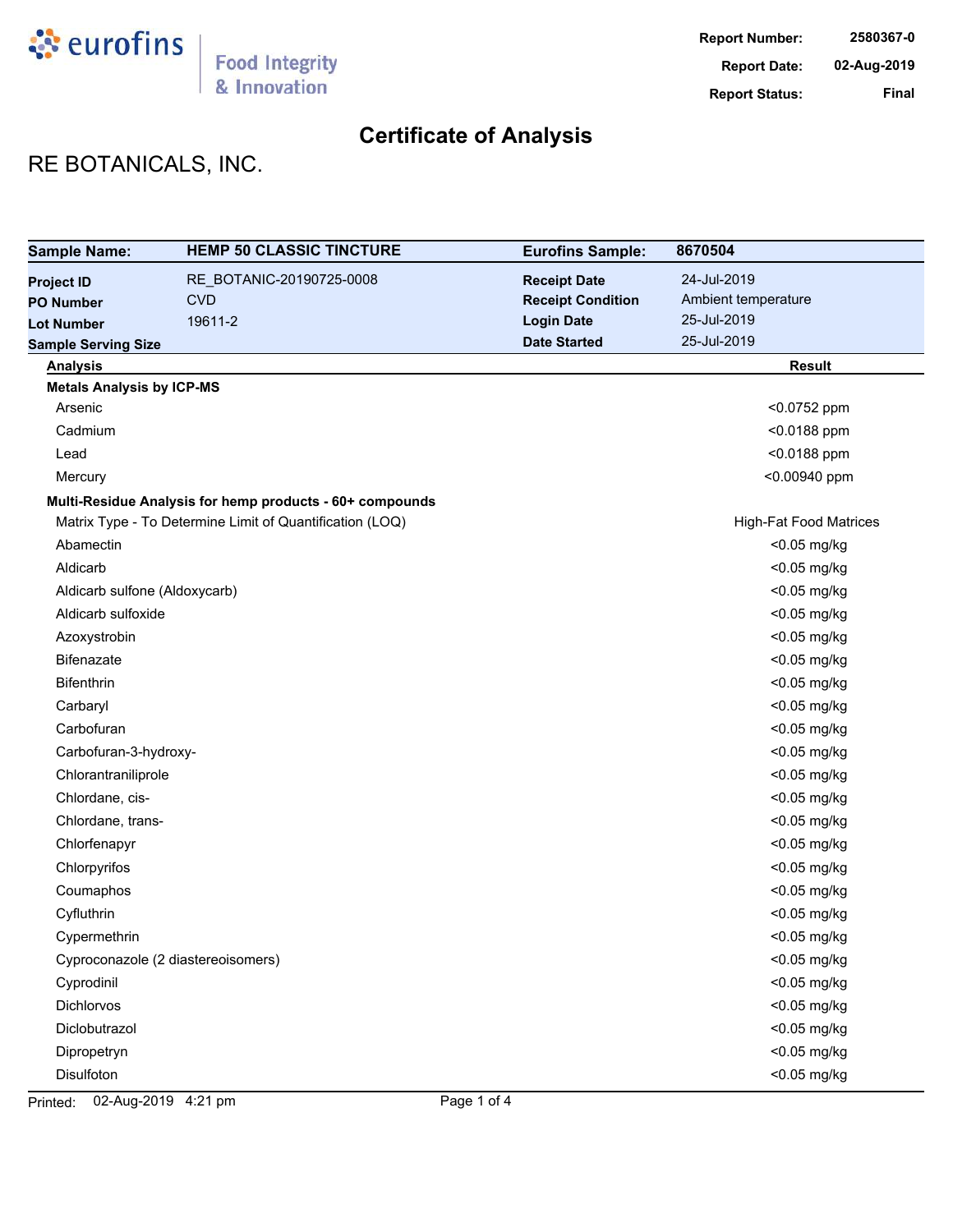

# RE BOTANICALS, INC.

| <b>Sample Name:</b>            | <b>HEMP 50 CLASSIC TINCTURE</b>                          | <b>Eurofins Sample:</b>  | 8670504             |
|--------------------------------|----------------------------------------------------------|--------------------------|---------------------|
| <b>Project ID</b>              | RE_BOTANIC-20190725-0008                                 | <b>Receipt Date</b>      | 24-Jul-2019         |
| <b>PO Number</b>               | <b>CVD</b>                                               | <b>Receipt Condition</b> | Ambient temperature |
| <b>Lot Number</b>              | 19611-2                                                  | <b>Login Date</b>        | 25-Jul-2019         |
| <b>Sample Serving Size</b>     |                                                          | <b>Date Started</b>      | 25-Jul-2019         |
| <b>Analysis</b>                |                                                          |                          | <b>Result</b>       |
|                                | Multi-Residue Analysis for hemp products - 60+ compounds |                          |                     |
| Endosulfan I (alpha-isomer)    |                                                          |                          | <0.05 mg/kg         |
| Endosulfan II (beta-isomer)    |                                                          |                          | <0.05 mg/kg         |
| Endosulfan sulfate             |                                                          |                          | <0.05 mg/kg         |
| Epoxiconazole                  |                                                          |                          | <0.05 mg/kg         |
| Ethiofencarb                   |                                                          |                          | <0.05 mg/kg         |
| Etofenprox                     |                                                          |                          | <0.05 mg/kg         |
| Etoxazole                      |                                                          |                          | <0.05 mg/kg         |
| Fenoxycarb                     |                                                          |                          | <0.05 mg/kg         |
| Fenpropathrin                  |                                                          |                          | <0.05 mg/kg         |
|                                | Fenvalerate/Esfenvalerate (sum of isomers)               |                          | <0.05 mg/kg         |
| Fipronil                       |                                                          |                          | <0.05 mg/kg         |
| Fipronil desulfinyl            |                                                          |                          | <0.05 mg/kg         |
| Fipronil sulfone               |                                                          |                          | <0.05 mg/kg         |
| Imazalil                       |                                                          |                          | <0.05 mg/kg         |
| Imidacloprid                   |                                                          |                          | <0.05 mg/kg         |
| Malathion                      |                                                          |                          | <0.05 mg/kg         |
| Methiocarb                     |                                                          |                          | <0.05 mg/kg         |
| Methiocarb sulfone             |                                                          |                          | <0.05 mg/kg         |
| Methiocarb sulfoxide           |                                                          |                          | <0.05 mg/kg         |
| Methomyl                       |                                                          |                          | <0.05 mg/kg         |
| Metolachlor                    |                                                          |                          | <0.05 mg/kg         |
| Mevinphos (E- and Z-isomers)   |                                                          |                          | <0.05 mg/kg         |
| Myclobutanil                   |                                                          |                          | <0.05 mg/kg         |
| Naled (Dibrom)                 |                                                          |                          | <0.05 mg/kg         |
| Paclobutrazol                  |                                                          |                          | <0.05 mg/kg         |
| Permethrin (sum of isomers)    |                                                          |                          | <0.05 mg/kg         |
| Propoxur                       |                                                          |                          | <0.05 mg/kg         |
| Pyrethrum (total)              |                                                          |                          | <0.50 mg/kg         |
| Spinetoram (spinosyns J and L) |                                                          |                          | <0.05 mg/kg         |
| Spinosad (spinosyns A and D)   |                                                          |                          | <0.05 mg/kg         |

Printed: 02-Aug-2019 4:21 pm Page 2 of 4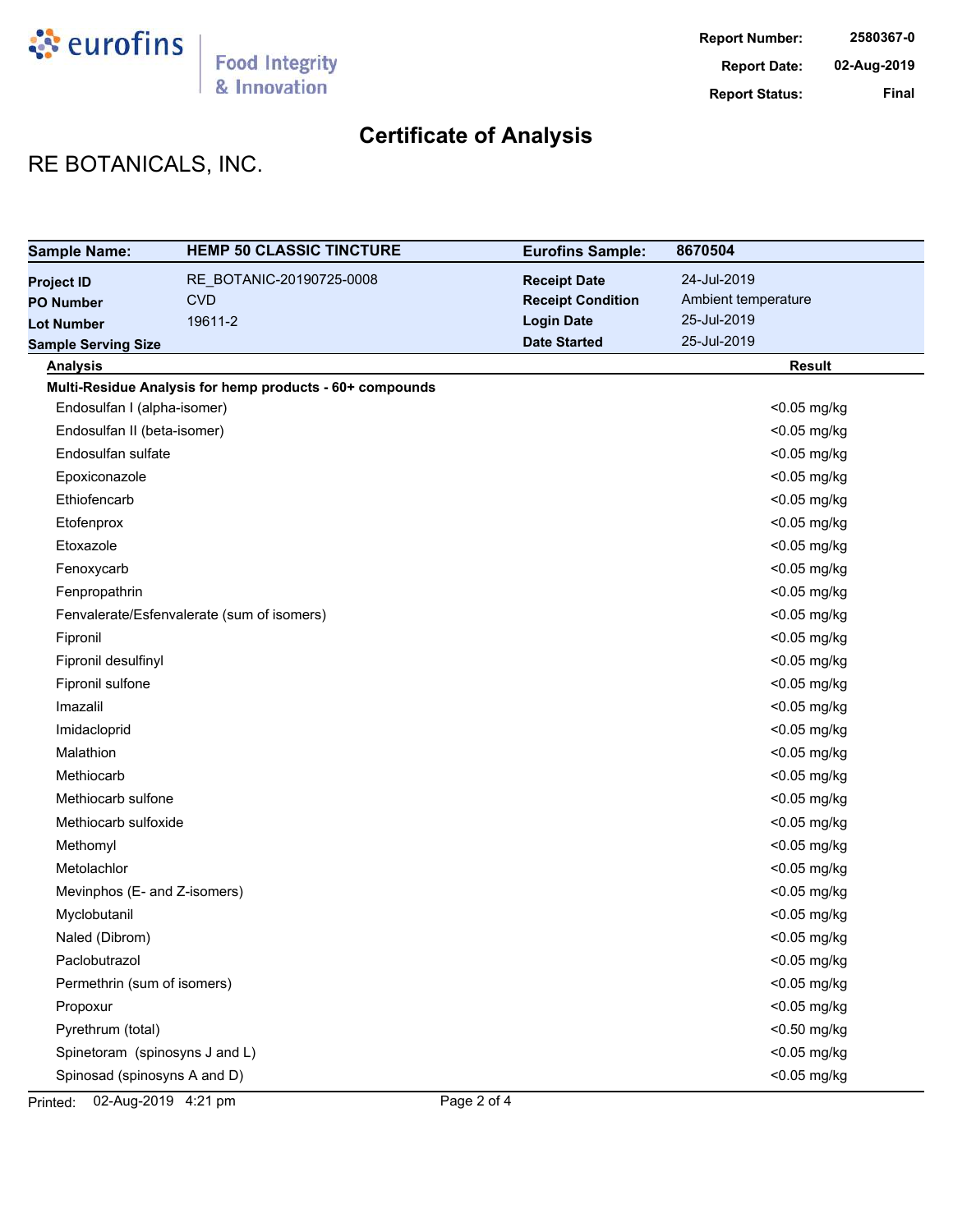

## RE BOTANICALS, INC.

| <b>Sample Name:</b>              | <b>HEMP 50 CLASSIC TINCTURE</b>                          | <b>Eurofins Sample:</b>  | 8670504             |
|----------------------------------|----------------------------------------------------------|--------------------------|---------------------|
| <b>Project ID</b>                | RE BOTANIC-20190725-0008                                 | <b>Receipt Date</b>      | 24-Jul-2019         |
| <b>PO Number</b>                 | <b>CVD</b>                                               | <b>Receipt Condition</b> | Ambient temperature |
| <b>Lot Number</b>                | 19611-2                                                  | <b>Login Date</b>        | 25-Jul-2019         |
| <b>Sample Serving Size</b>       |                                                          | <b>Date Started</b>      | 25-Jul-2019         |
| <b>Analysis</b>                  |                                                          |                          | Result              |
|                                  | Multi-Residue Analysis for hemp products - 60+ compounds |                          |                     |
| Spirodiclofen                    |                                                          |                          | $<$ 0.05 mg/kg      |
| Spiromesifen                     |                                                          |                          | $<$ 0.05 mg/kg      |
| Spiromesifen enol                |                                                          |                          | $<$ 0.05 mg/kg      |
| Spirotetramat                    |                                                          |                          | $<$ 0.05 mg/kg      |
| Spiroxamine (2 diastereoisomers) |                                                          |                          | $<$ 0.05 mg/kg      |
| Tebuconazole                     |                                                          |                          | $<$ 0.05 mg/kg      |
| Thiabendazole                    |                                                          |                          | $<$ 0.05 mg/kg      |
| Thiabendazole-5-hydroxy-         |                                                          |                          | $<$ 0.05 mg/kg      |
| Thiacloprid                      |                                                          |                          | $<$ 0.05 mg/kg      |
| Trifloxystrobin                  |                                                          |                          | $<$ 0.05 mg/kg      |

## **Method References Testing Location**

## **Metals Analysis by ICP-MS (ICP\_MS\_B\_S) Food Integrity Innovation-Boulder**

Methods for the Determination of Metals in Environmental Standards - Supplement 1, EPA-600/R-94-111, May 1994.

"Determination of Metals and Trace Elements in Water and Wastes by Inductively Coupled Plasma-Mass Spectrometry", USEPA Method 200.8, Revision 5.1, EMMC Version.

#### Multi-Residue Analysis for hemp products - 60+ compounds (PEST\_HEMP) **Food Integ. Innovation-Greenfield**

*Official Methods of Analysis*, *AOAC Official Method 2007.01*, Pesticide Residues in Foods by Acetonitrile Extraction and Partitioning with Magnesium Sulfate, AOAC INTERNATIONAL (modified).

*CEN Standard Method EN 15662*: Food of plant origin - Determination of pesticide residues using GC-MS and/or LC-MS/

MS following acetonitrile extraction/partitioning and clean-up by dispersive SPE - QuEChERS method.

List of the tested pesticides and their limits of quantification (LOQs) are available upon request.